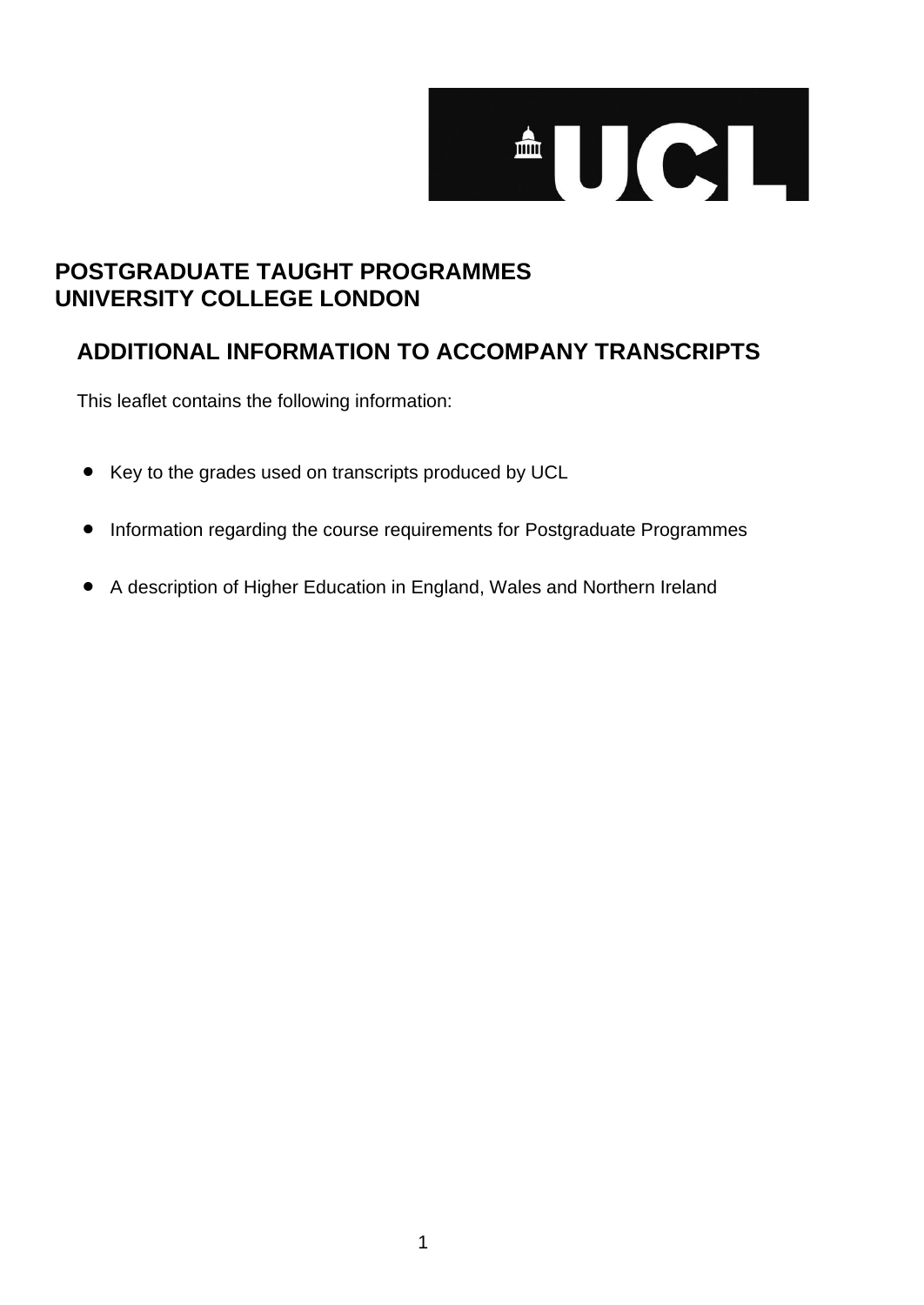## **TRANSLATION OF GRADES**

Transcripts show the overall module mark and the final outcome for the module achieved as listed in the table below

| <b>Grade Used</b>      | <b>Explanation</b>                               |
|------------------------|--------------------------------------------------|
| AB/AZ                  | Absent                                           |
| <b>DA</b>              | <b>Deferred Assessment</b>                       |
| EP                     | Deferral of Assessment already attempted         |
| $\overline{\text{cx}}$ | Result not expected due to Covid-19              |
| EX                     | <b>Result Excluded from Final Classification</b> |
| F/F1/F3                | Fail                                             |
| <b>FC</b>              | <b>Failure Condoned</b>                          |
| FQ/FZ                  | <b>Failure to Qualify</b>                        |
| <b>IR</b>              | Result not yet available (Exam Irregularity)     |
| <b>NX</b>              | Result not expected                              |
| P                      | Pass                                             |
| <b>PC</b>              | Pass Condoned                                    |
| <b>WH</b>              | <b>Result Withheld</b>                           |
| ZZ                     | Ineligible for Assessment                        |

Credit is awarded to a student on successful completion of the outcomes associated with a particular block of learning at a specified academic level, up to and including Level 7 Qualifications. Credits are awarded in line with the Frameworks for Higher Education Qualifications of UK Degree-Awarding Bodies (FHEQ) where one credit equates to 10 notional learning hours.

Master of Research degrees must include at least 180 credits, with a maximum of 30 credits at Level 6 and a minimum of 150 credits at Level 7

UCL does not provide an overall numerical mark upon the completion of study, and the final degree outcome is indicated by the classification listed above.

The following table shows the minimum FHEQ credit requirements for postgraduate qualifications (Level 7). The Awards of Graduate Certificate and Graduate Diploma can also include credits at FHEQ Level 6.

European Credit Transfer and Accumulation System (ECTS) equivalents are also shown in the following table.

| Award                                                   | <b>FHEQ Credits</b> | <b>ECTS Credits</b> |
|---------------------------------------------------------|---------------------|---------------------|
| <b>Graduate Certificate</b>                             | 60                  | 30                  |
| Graduate Diploma                                        | 60                  | 30                  |
| Postgraduate Certificate                                | 60                  | 30                  |
| Postgraduate Diploma                                    | 120                 | 60                  |
| Taught Masters (Credits vary depending on<br>programme) | 180-540             | 90-270              |
| <b>Research Masters</b>                                 | 180                 | 90                  |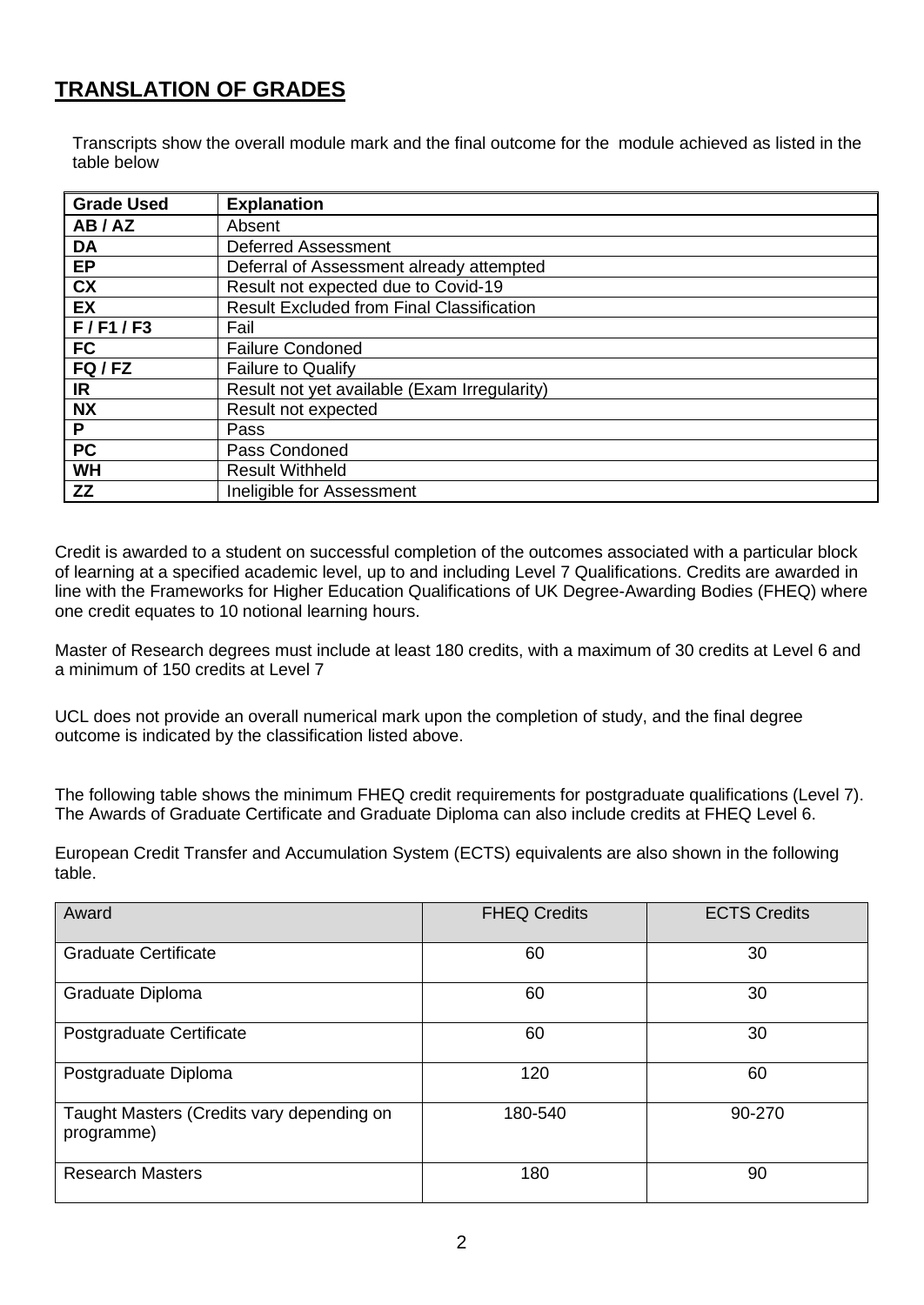### **Module Results**

Any marks recorded after 2018/19 are recorded as Pass or Fail rather than being assigned individual classifications.

Prior to 2018/19 modules were recorded as Pass or Distinction if a mark of 70% or above was achieved. It should be noted that a mark of 70% or above still denotes a Distinction-level performance in that module.

| <b>Classification</b> | <b>Numerical Marking Scheme</b>                                                                                                    | <b>Letter Grade Marking Scheme</b>                                          |
|-----------------------|------------------------------------------------------------------------------------------------------------------------------------|-----------------------------------------------------------------------------|
| <b>Distinction</b>    | A Final Weighted Mark greater<br>$\bullet$<br>than or equal to 69.50% or,                                                          | A Grade A in at least two thirds of<br>the credits                          |
|                       | A Final Weighted Mark greater<br>than or equal to 68.50% and<br>Module marks of at least 70,00% in<br>at least 50% of all credits  |                                                                             |
| <b>Merit</b>          | A Final Weighted Mark greater<br>$\bullet$<br>than or equal to 59.50% or                                                           | A Grade greater than or equal to B<br>in at least two thirds of the credits |
|                       | A Final Weighted Mark greater<br>than or equal to 58.50% and<br>Module marks of at least 60,00% in<br>at least 50% of all credits. |                                                                             |
| Pass                  | Meets the Award Requirements                                                                                                       | Meets the Award Requirements.                                               |

## **Taught Postgraduate Classification Scheme**

Full details of the Academic Regulations governing programme structure, assessment and award at UCL can be found in the UCL Academic Manual, Chapter 4: Assessment Framework for Taught Programmes

<https://www.ucl.ac.uk/academic-manual/>

### **ADDITIONAL NOTES REGARDING UNDERGRADUATE MARKS RECORDED DURING THE COVID PANDEMIC (Academic Year 2019/20)**

As a result of the mitigation introduced due to the Covid-19 pandemic, UCL replaced all first year undergraduate assessment in the 2019/20 academic year with a single capstone assessment requiring students to reflect on, and demonstrate their learning across the first year. The capstone module was a Pass/Fail module and for students undertaking the capstone assessment in 2019/20, the first year of study will be zero-weighted for the purposes of the degree classification.

For continuing students, where alternative assessment was not possible, some assessment was cancelled where there was sufficient evidence that learning outcomes had been met elsewhere. The grade CX indicates these modules, which are also excluded from the award requirements.

<https://www.ucl.ac.uk/academic-manual/recent-changes/changes-academic-manual-covid-19>

Last updated May 2021

SRS\_asr Student Records/Transcripts/Backing Sheets and Insert Booklets)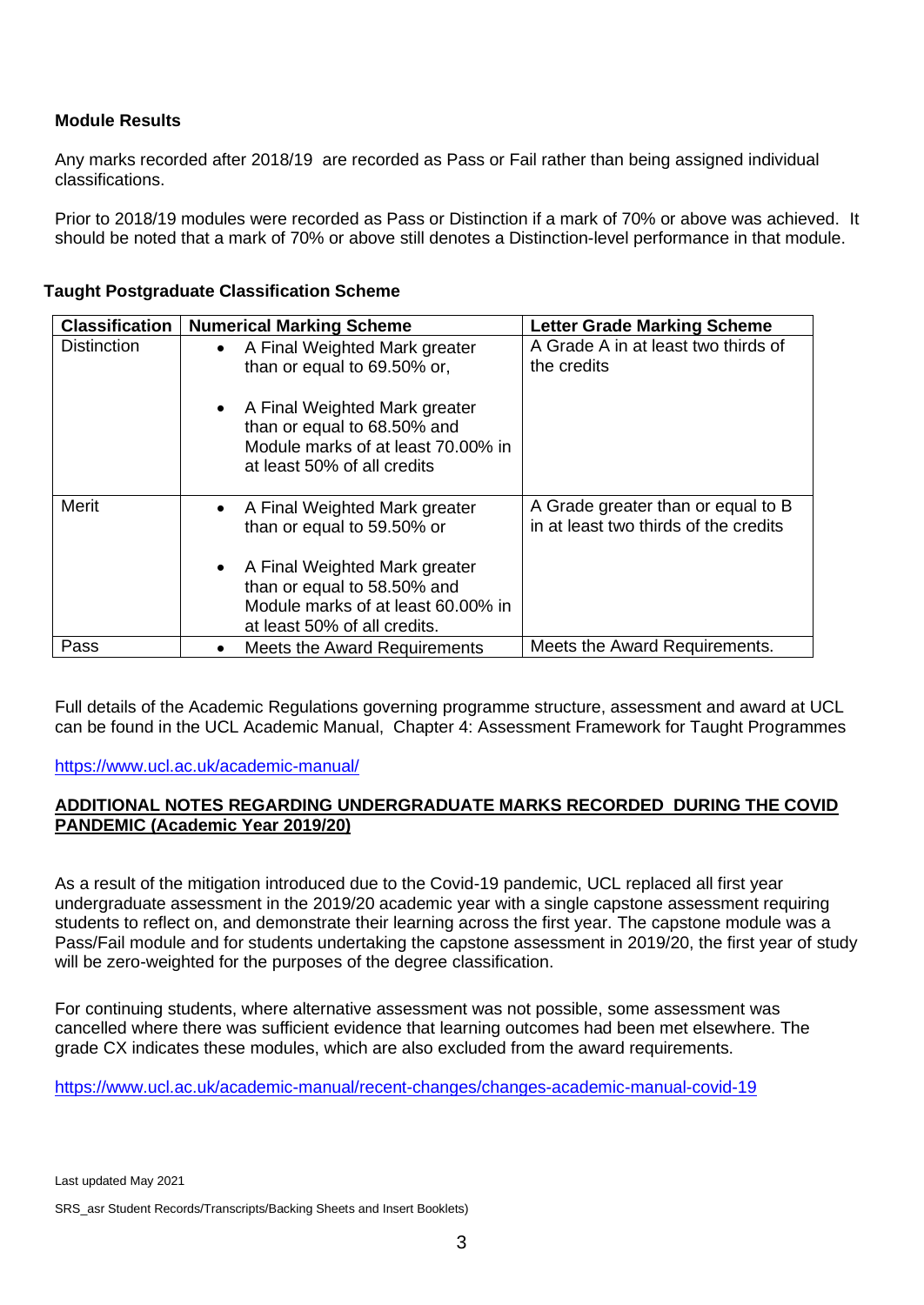## **Description of Higher Education in England, Wales and Northern Ireland**

In England, Wales and Northern Ireland<sup>1</sup>, higher education institutions are independent, self-governing bodies active in teaching, research and scholarship. They are established by Royal Charter or legislation and most are part-funded by government.

Higher education (HE) is provided by many different types of institution. In addition to universities and university colleges, whose charters and statutes are made through the Privy Council which advises the Queen on the granting of Royal Charters and incorporation of universities, there are a number of publiclydesignated and autonomous institutions within the higher education sector. Publicly funded higher education provision is available in some colleges of further education by the authority of another duly empowered institution. Teaching to prepare students for the award of higher education qualifications can be conducted in any higher education institution and in some further education colleges.

#### Degree awarding powers and the title 'university'

All universities and many higher education colleges have the legal power to develop their own courses and award their own degrees, as well as determine the conditions on which they are awarded. Some HE colleges and specialist institutions without these powers offer programmes, with varying extents of devolved authority, leading to the degrees of an institution which does have them. All universities in existence before 2005 have the power to award degrees on the basis of completion of taught courses and the power to award research degrees. From 2005, institutions in England and Wales that award only taught degrees ('first' and 'second cycle') and which meet certain numerical criteria, may also be permitted to use the title 'university'. Higher education institutions that award only taught degrees but which do not meet the numerical criteria may apply to use the title 'university college', although not all choose to do so.

All of these institutions are subject to the same regulatory quality assurance and funding requirements as universities; and all institutions decide for themselves which students to admit and which staff to appoint.

Degrees and other higher education qualifications are legally owned by the awarding institution, not by the state.

The names of institutions with their own degree awarding powers ("Recognised Bodies") are available for download at: [http://www.dcsf.gov.uk/recognisedukdegrees/index.cfm?fuseaction =institutes.list&InstituteCategoryID=1](http://www.dcsf.gov.uk/recognisedukdegrees/index.cfm?fuseaction=institutes.list&InstituteCategoryID=1)

Higher education institutions, further education colleges and other organisations able to offer courses leading to a degree of a Recognised Body are listed by the English, Welsh and Northern Irish authorities, and are known as "Listed Bodies". View the list at: [http://www.dcsf.gov.uk/recognisedukdegrees/index.cfm?fuseaction =institutes.list&InstituteCategoryID=2](http://www.dcsf.gov.uk/recognisedukdegrees/index.cfm?fuseaction=institutes.list&InstituteCategoryID=2)

#### **Qualifications**

The types of qualifications awarded by higher education institutions at sub-degree and undergraduate (first cycle) and postgraduate level (second and third cycles) are described in the Framework for Higher Education Qualifications in England, Wales and Northern Ireland (FHEQ). This also includes qualification descriptors that were developed with the HE sector by the Quality Assurance Agency for Higher Education (QAA - established in 1997 as an independent UK-wide body to monitor the standard of higher education provision - [www.qaa.ac.uk\)](http://www.qaa.ac.uk/). The FHEQ was self-certified as compatible with the Framework for Qualifications of the European Higher Education Area, the qualifications framework adopted as part of the Bologna Process, in February 2009. Foundation degrees, designed to create intermediate awards strongly oriented towards specific employment opportunities, were introduced in 2001. In terms of the European Higher Education Area they are "short cycle" qualifications within the first cycle. The FHEQ is one component of the Credit and Qualifications Framework for Wales (CQFW). The Qualifications and Curriculum Authority (QCA), the Department for Children, Education, Lifelong Learning and Skills, Wales (DCELLS) and the Council for Curriculum Examination and Assessment, Northern Ireland (CCEA) have established the Qualifications and Credit Framework (to replace, in time, the National Qualifications Framework (NQF)). These authorities regulate a number of professional, statutory and other awarding bodies which control VET and general qualifications at all levels. The QCF is also incorporated into the CQFW. There is a close association between the levels of the FHEQ and the NQF (as shown overleaf), and other frameworks of the UK and Ireland

(see 'Qualifications can cross Boundaries'

[http://www.qaa.ac.uk/standardsandquality/otherrefpoints/Qualsbou ndaries09.pdf\)](http://www.qaa.ac.uk/standardsandquality/otherrefpoints/Qualsboundaries09.pdf)

### Quality Assurance

Academic standards are established and maintained by higher education institutions themselves using an extensive and sophisticated range of shared quality assurance approaches and structures. Standards and quality in institutions are underpinned by the universal use of external examiners, a standard set of indicators and other reports, by the activities of the QAA, and in professional areas by relevant professional, statutory and regulatory bodies. This ensures that institutions meet national expectations described in the FHEQ: subject benchmark statements, the Code of Practice and programme specifications. QAA conducts peer-review based audits and reviews of higher education institutions with the opportunity for subject-based review as the need arises. The accuracy and adequacy of quality-related information published by the higher education institutions is also reviewed. QAA also reviews publicly funded higher education provision in further education colleges.

<sup>&</sup>lt;sup>1</sup> The UK has a system of devolved government, including for higher education, to Scotland, to Wales and to Northern Ireland. This description is approved by the High Level Policy Forum which includes representatives of the Department for Business, Innovation and Skills, the Scottish Government, the Welsh Assembly Government, the Higher Education Funding Councils for England, Scotland and Wales, the Quality Assurance Agency (QAA), Universities UK (UUK), GuildHE and the National Recognition Information Centre for the UK (UK NARIC).